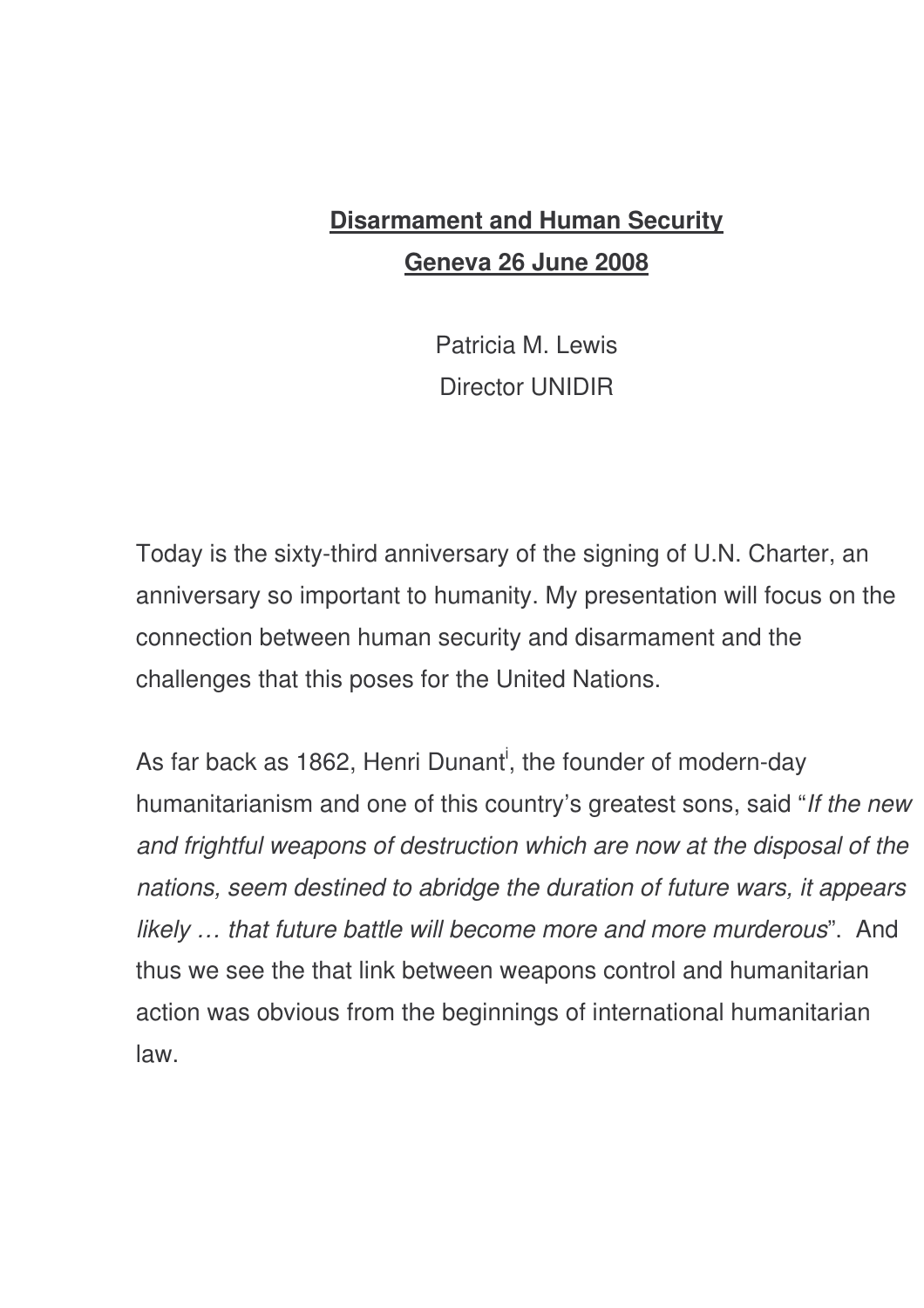Disarmament is, at heart, a humanitarian issue. It is precisely because of the effects of these terrible weapons on people that we are interested in disarmament. Ordinary people, mothers, fathers, sisters, brothers, daughters and sons whose limbs are ripped apart, who slowly bleed to death, whose livelihoods are lost and who starve as a result of the use of weapons. These are the people for whom we are working to rid the world of the weapons that would otherwise destroy them. Disarmament is rooted in the already existing norms that have been established by international humanitarian law. They share their DNA. When progress in disarmament has been achieved, it is because the devastating impact of the weapons involved has been understood.

To give a couple of examples, of which there are many:

1) It was the horror and disgust at the use of such indiscriminate and inhumane weapons as asphyxiating gases and the use of bacteriological methods of warfare - along with the increasing awareness that they afforded little, if any, military advantage on the battlefield - that prompted governments to eventually outlaw them completely. This connection between humanitarian law and disarmament led to the 1972 Biological and Toxin Weapons Convention and the 1993 Chemical Weapons Convention.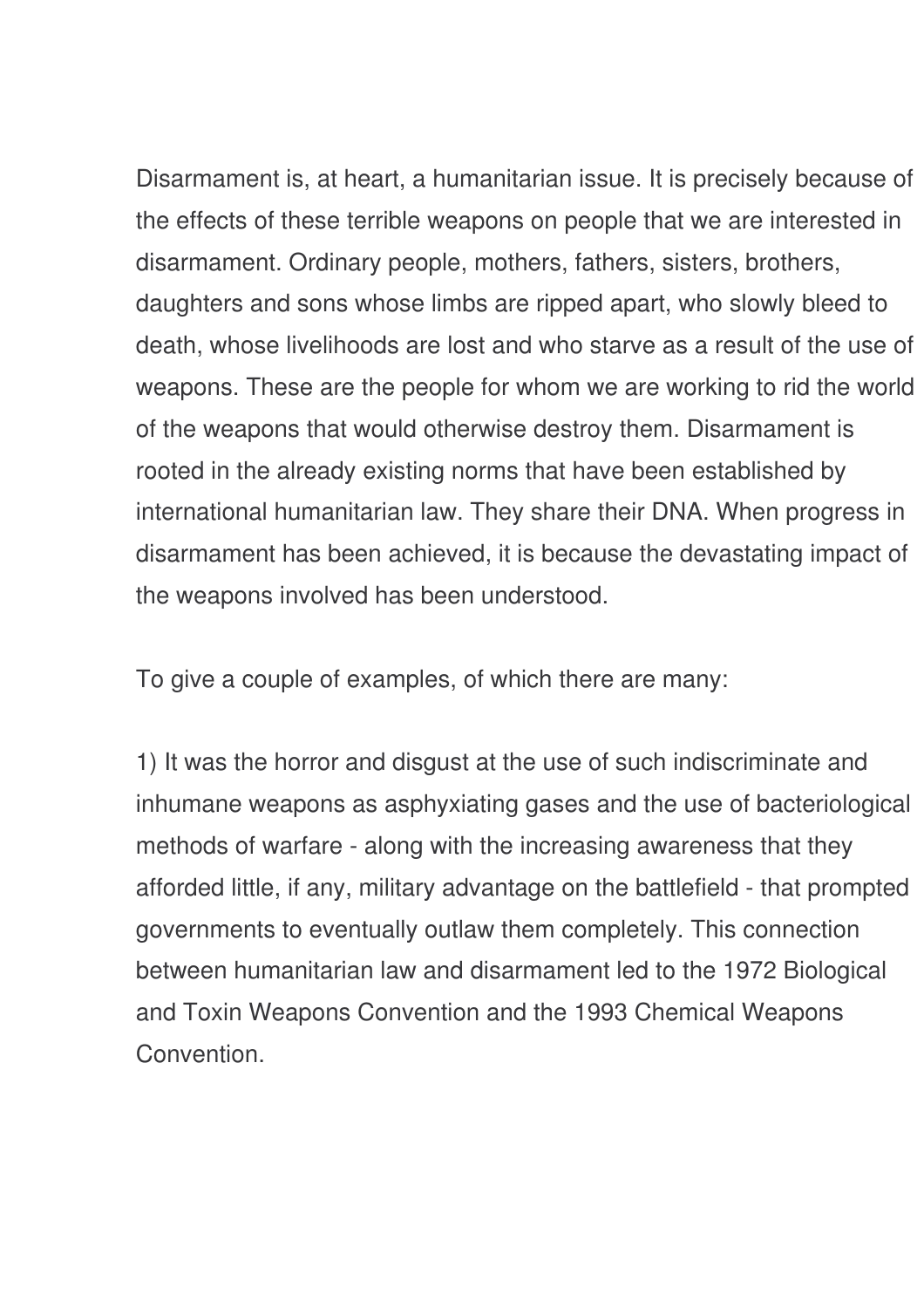2) It was the realization of the impact on peoples' health and devastating environmental effects of testing nuclear weapons in the atmosphere and the growing fears of where the nuclear arms race would end up that created the conditions for the 1963 Partial Test Ban. This Treaty that prohibited nuclear weapons tests in the atmosphere, underwater or in outer space, was followed by bilateral and unilateral restraints on nuclear weapons testing - leading eventually to the complete prohibition of nuclear weapons tests in 1996.

Similarly, a body of International Humanitarian Law and Disarmament Treaty Law has been built up to control and prohibit a range of conventional weapons. This approach has lead to regulations and prohibitions on a variety of conventional weapons, including the Mine Ban Convention and the Convention on Cluster Munitions. And the UN Programme of Action on the illicit trade in small arms and light weapons is leading to useful national, regional and international action to reduce and prevent armed violence. The first steps towards a global Arms Trade Treaty are now institutionalized in the UN and we are looking forward to seeing the connection between human rights, human security, humanitarianism and disarmament take shape within that treaty.

Indeed the only successes in the disarmament agenda in recent years have been those shaped by the humanitarian imperative, the concern for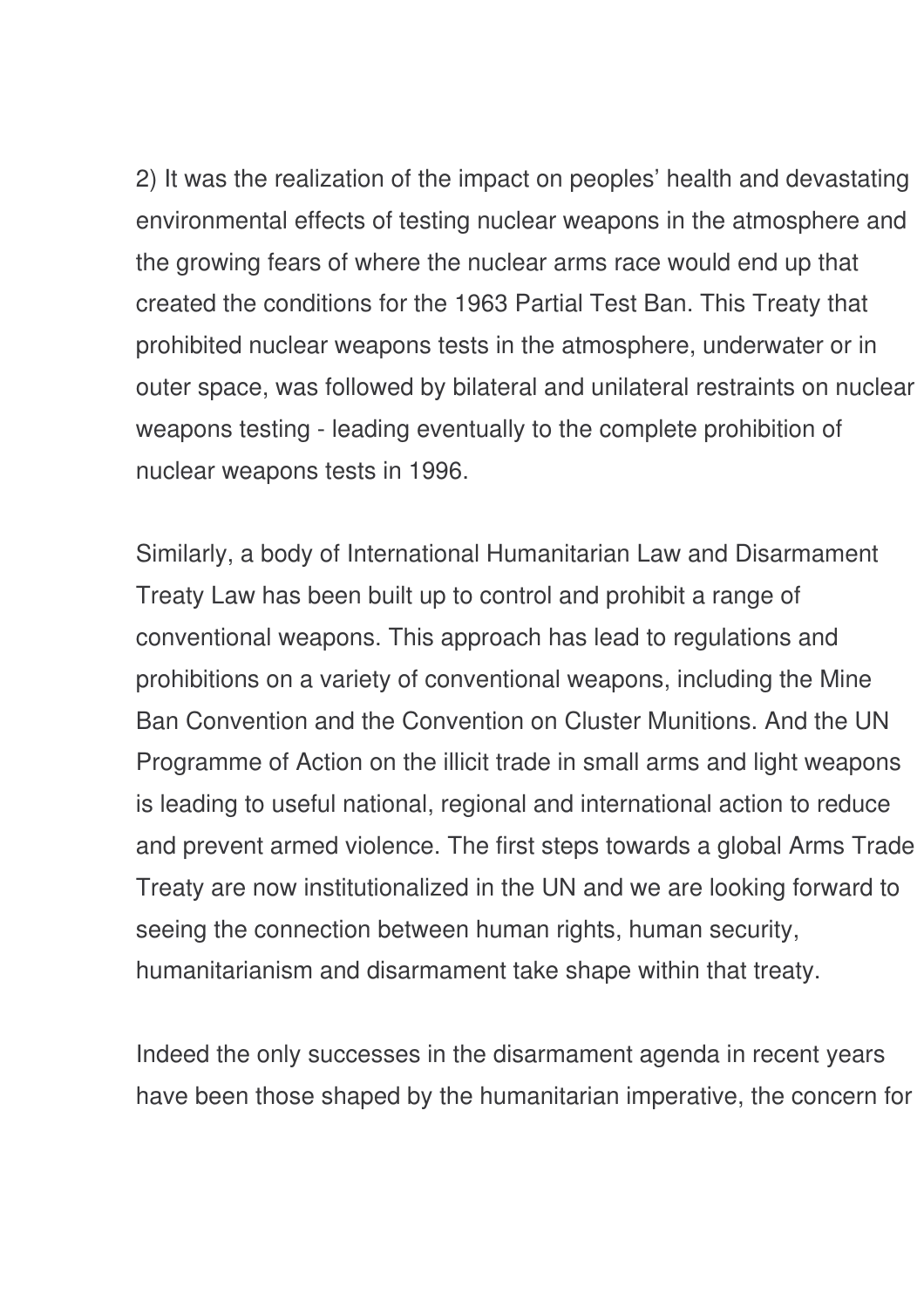peoples' health and for the damage wrought on the environment and on the moral fabric of societies. In other aspects of disarmament, such as nuclear disarmament, the agenda is still being driven and constrained by the politics of large powers and their allies. As a result, the Conference on Disarmament (CD) has not begun negotiations since a three-week stint in 1998 and its last success was in 1996.

On the CD agenda there is much that would make a difference: nuclear disarmament, a fission weapons material production ban and preventing weapons in space would be significant contributions to human security  **if** the conference could ever get beyond agreeing its agenda and starting work. Indeed the multilateral agenda for disarmament was set at the first General Assembly Special Session on Disarmament - exactly thirty years ago this coming 1<sup>st</sup> July – and it has not been updated since.

On the bilateral and regional side, things are not getting better. Existing Treaties are under threat –the 1990 Conventional Forces in Europe Treaty is no longer in operation and the Adapted CFE Treaty is in a state of limbo. The INF Treaty is under threat, although in the hope of reinvigoration it has been opened up for all to sign. In most need of attention, the Strategic Arms Reduction Treaty, with all of its verification and confidence-building measures comes to an end in 2009 with nothing yet to replace it – although talks are underway.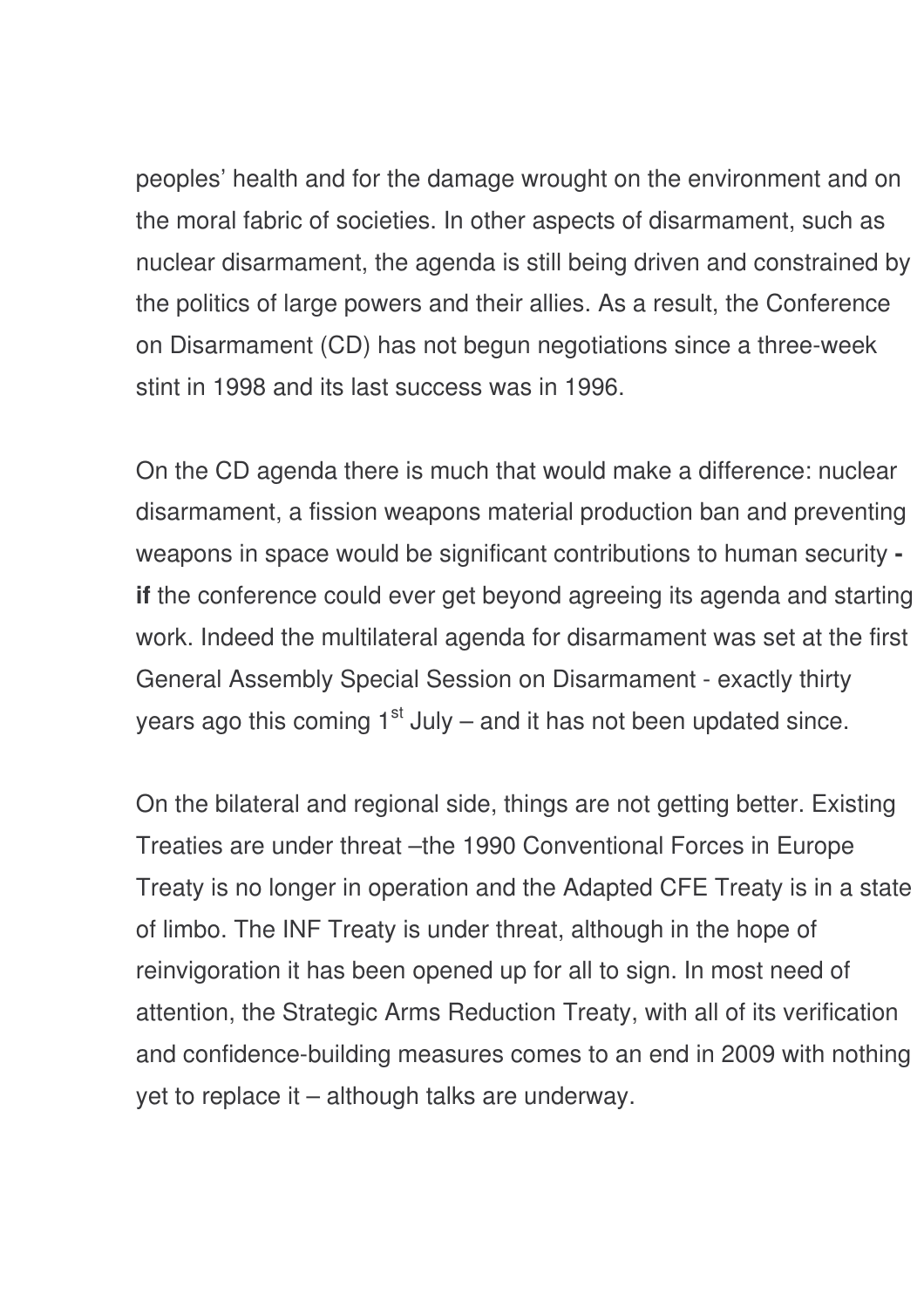We are, it seems, at a tipping point, a phase transition. One more move in the wrong direction and great opportunities would be lost. A few judicious moves in the right direction, however could tip us into a new paradigm of human security and humanitarian action as the centre of disarmament and arms control efforts.

We need new, creative approaches. We could need a radical reform of multilateral disarmament practices but we cannot wait passively for that reform to take place. To reform the agenda we need agents of change.

Human Security in the UN has been interpreted as "Putting People First" is a catch-cry from the humanitarian community and it serves us well in disarmament also. Disarmament is a tool that we can use to increase human security.

For example, the removal of antipersonnel landmines - and other types of ordnance lying in the paths of every day life - increases human security for all. The destruction of stockpiles and the prohibition of the weapons help keep it that way.

Since the negotiation of the 1997 Mine Ban Convention and the Convention on Cluster Munitions (CCM) in Dublin just last month, we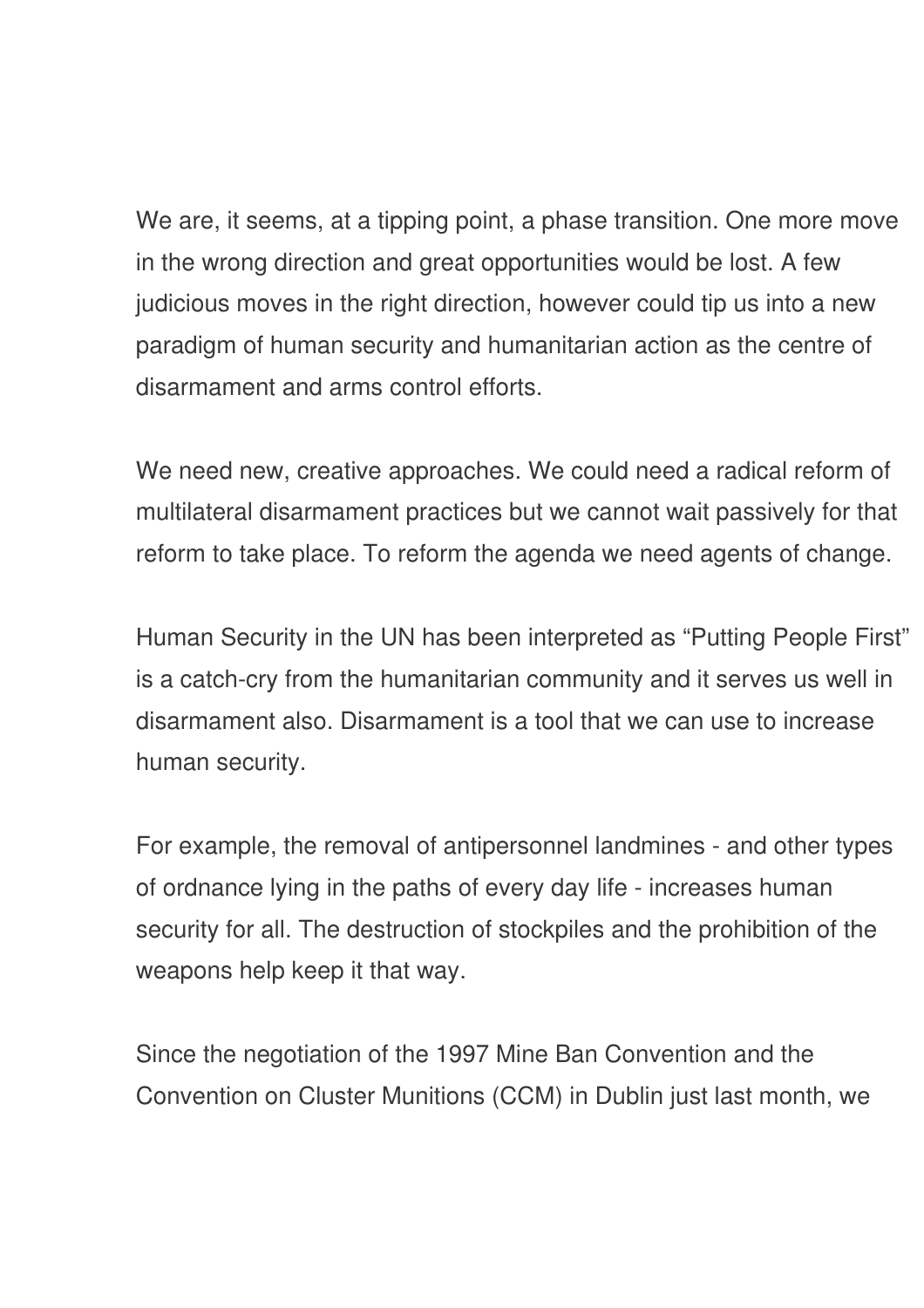have a new humanitarian approach that tackles the hazards of the lethal, indiscriminate and inhumane weapons to civilians. Both the MBC and the CCM developed a critical mass of commitment in a remarkably short periods of time, and are excellent examples of how focusing on a high standard, even though that means not every country can sign up immediately, can have an impact beyond the states that join the treaties. To illustrate: even though some of the large producers of landmines have not joined the MBC, there is no longer an international market in landmines thanks to the treaty. Thus apart from for limited national uses, the production of landmines is all but non-existent globally.

The destruction of illicit small arms and light weapons and the increased regulation of the arms trade to prevent the illegal and illicit trade – for example through an Arms Trade Treaty – makes the peaceful resolution of conflicts more likely and reduces the incidence of armed violence, including gender violence, significantly.

Tackling the terrifying problems of weapons of mass destruction is vital for the future of our planet. As we said in the Weapons of Mass Destruction Commission (more commonly referred to as the Blix Commission):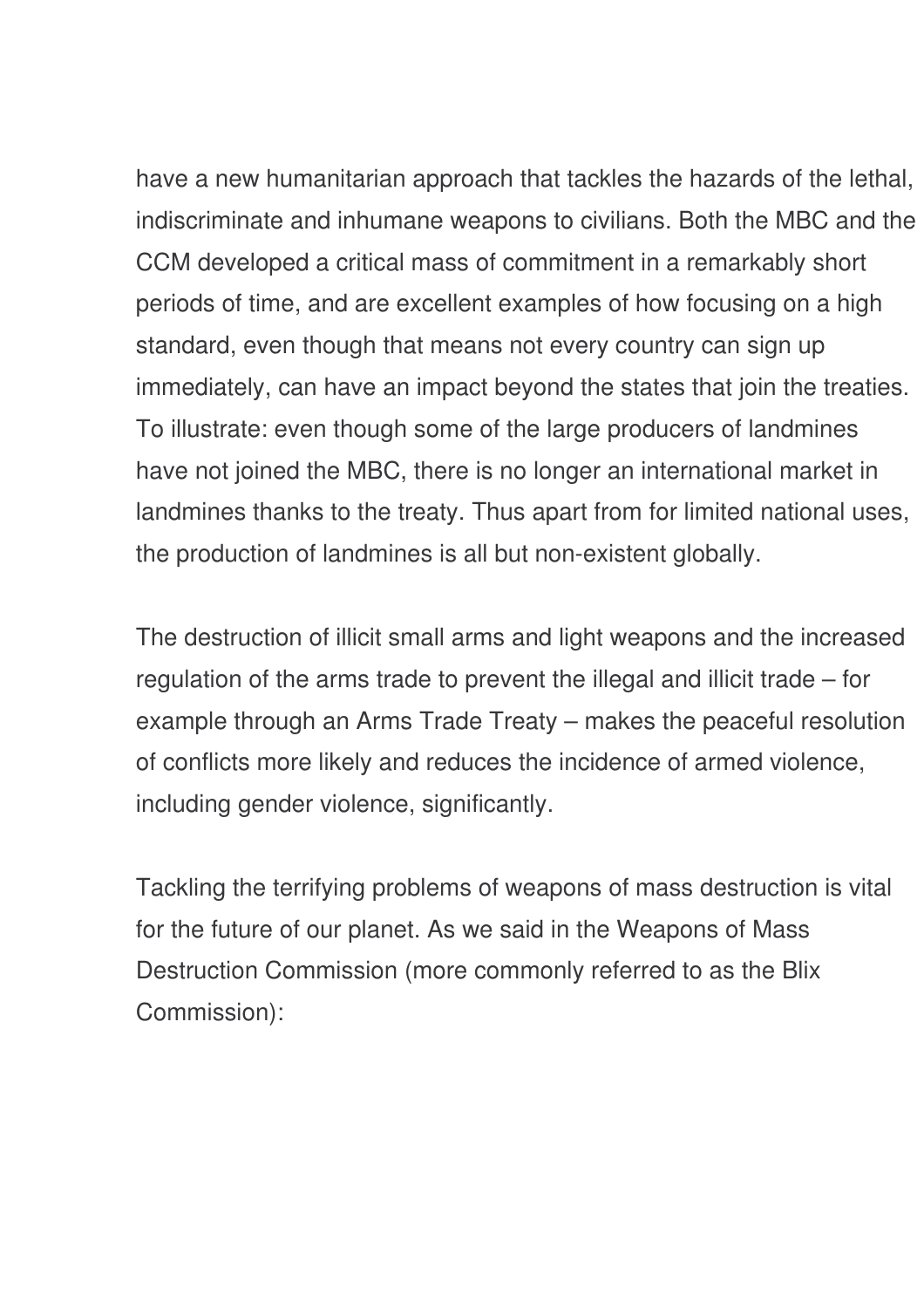*"Nuclear, biological and chemical arms are the most inhumane of all weapons. Designed to terrify as well as destroy, they can, in the hands of either states or non-state actors, cause destruction on a vastly greater scale than any conventional weapons, and their impact is far more indiscriminate and long-lasting."*

*"Nuclear weapons must never again be used – by states or by terrorists – and the only way to be sure of that is to get rid of them before someone, somewhere is tempted to use them. Today, we are in a dangerous situation. There has been a third wave of nuclear proliferation. Proliferation has not been halted and serious steps to outlaw nuclear weapons have not been taken. Nuclear weapons are (explosive) remnants of the Cold War. It is time to outlaw them.."*

There is now international work towards a nuclear weapons convention, as proposed by the International Campaign to Abolish Nuclear Weapons (– or as it is known: ICAN, you can, we can!).

Other weapons systems, such as missiles, anti-satellite weapons, weapons in outer space, thermobaric weapons and tools of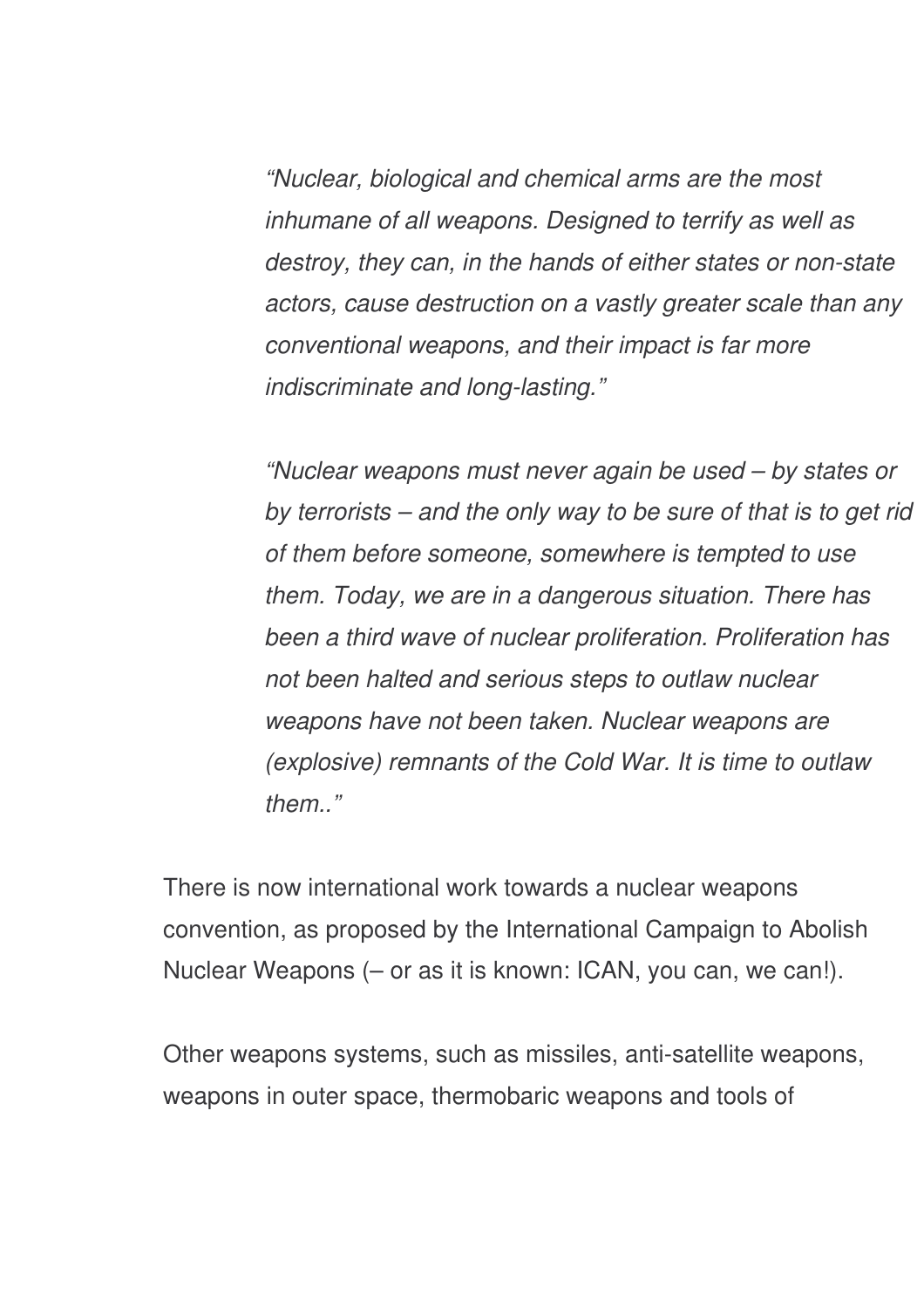cyberwafare must all come under scrutiny for the damage they do to our species and our planet and they should also be placed on the agenda for urgent action.

It is my contention that we need to engage with governments, academics and NGOs around the world on a new disarmament framework - a Comprehensive Humanitarian Agenda for Disarmament.

For this to work we need whatever we do to have real meaning

What ever their systems, all states are accountable to their citizens, for their actions and for the way they use collective resources. Using valuable intellect, time and money to produce treaties that would have little impact will not engage States that take accountability seriously and will not engage civil society because it would not be worth the effort.

UNIDIR has been carrying out a multiyear research project entitled: Disarmament as Humanitarian Action: Rethinking Multilateralism. The results of this research lead us to conclude that the key thing in disarmament negotiations is to keep the bar high. The focus on human security means that we should be carrying out disarmament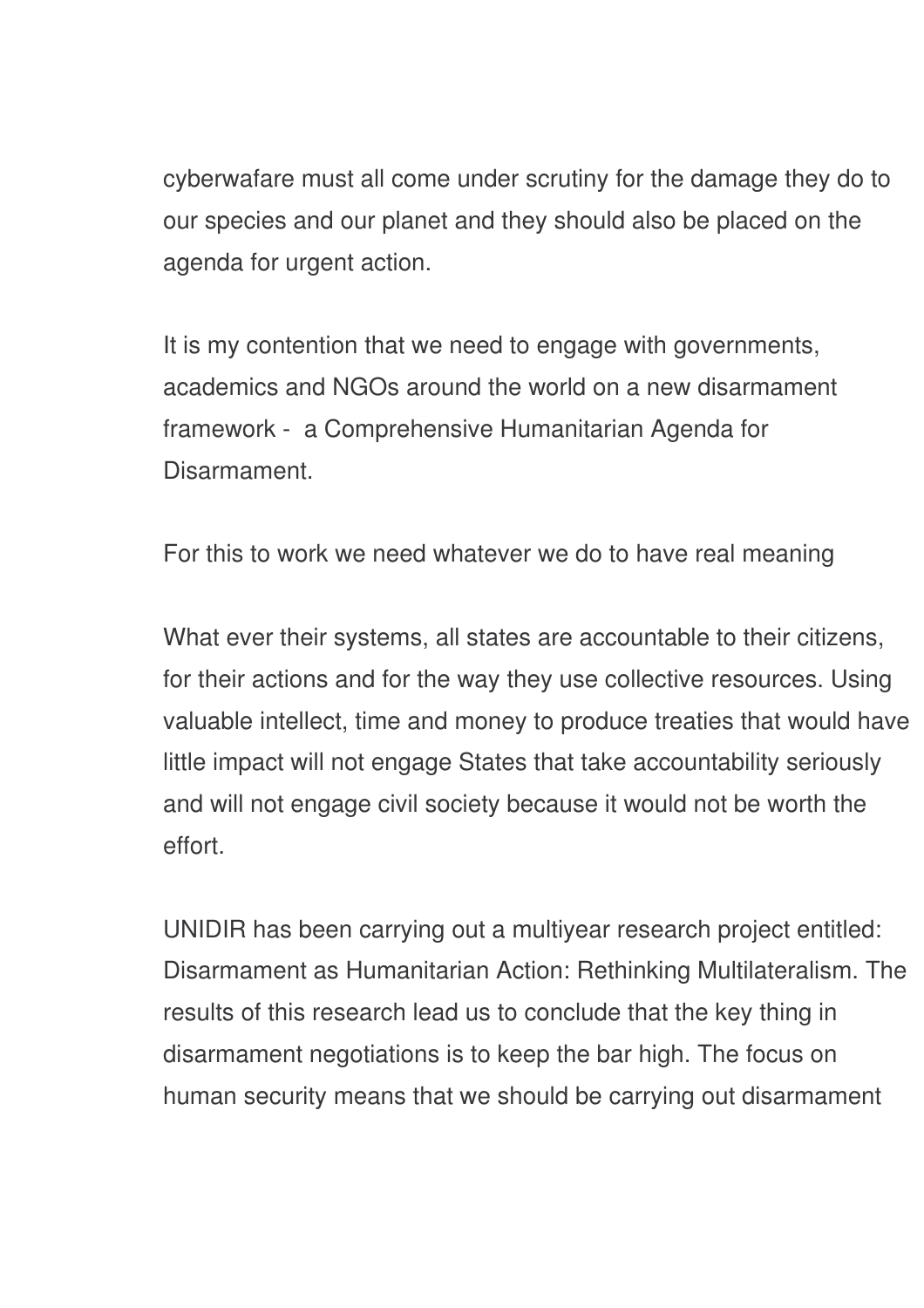negotiations that will make a difference in reality. We need to focus on the results we will produce, not just go through the motions of a negotiation that will keep even those that produce weapons feeling happy, comfortable and unaffected. The people-centered approach demands highly effective outcomes not lowest common denominator results.

We need to look at all weapons systems through a humanitarian lens. We all work better with the input of knowledge and wisdom from fieldbased practitioners, the academic and research institutions, international organizations and trans-national civil society.

A collaborative approach across disciplines and expertise, involving both women and men, ensures that the focus is on the affected people, it increases the diversity of our knowledge and our understanding of the whole problem. It enriches the work of officials and builds long-lasting capacity in government structures, in the research institutes and in advocacy communities alike.

Individuals matter. Political action is not just about instructions from capitals or mandates from elections, or organization membership it is also about the skills that negotiators bring to bear, their knowledge, expertise and sustained efforts. It is about structures working practices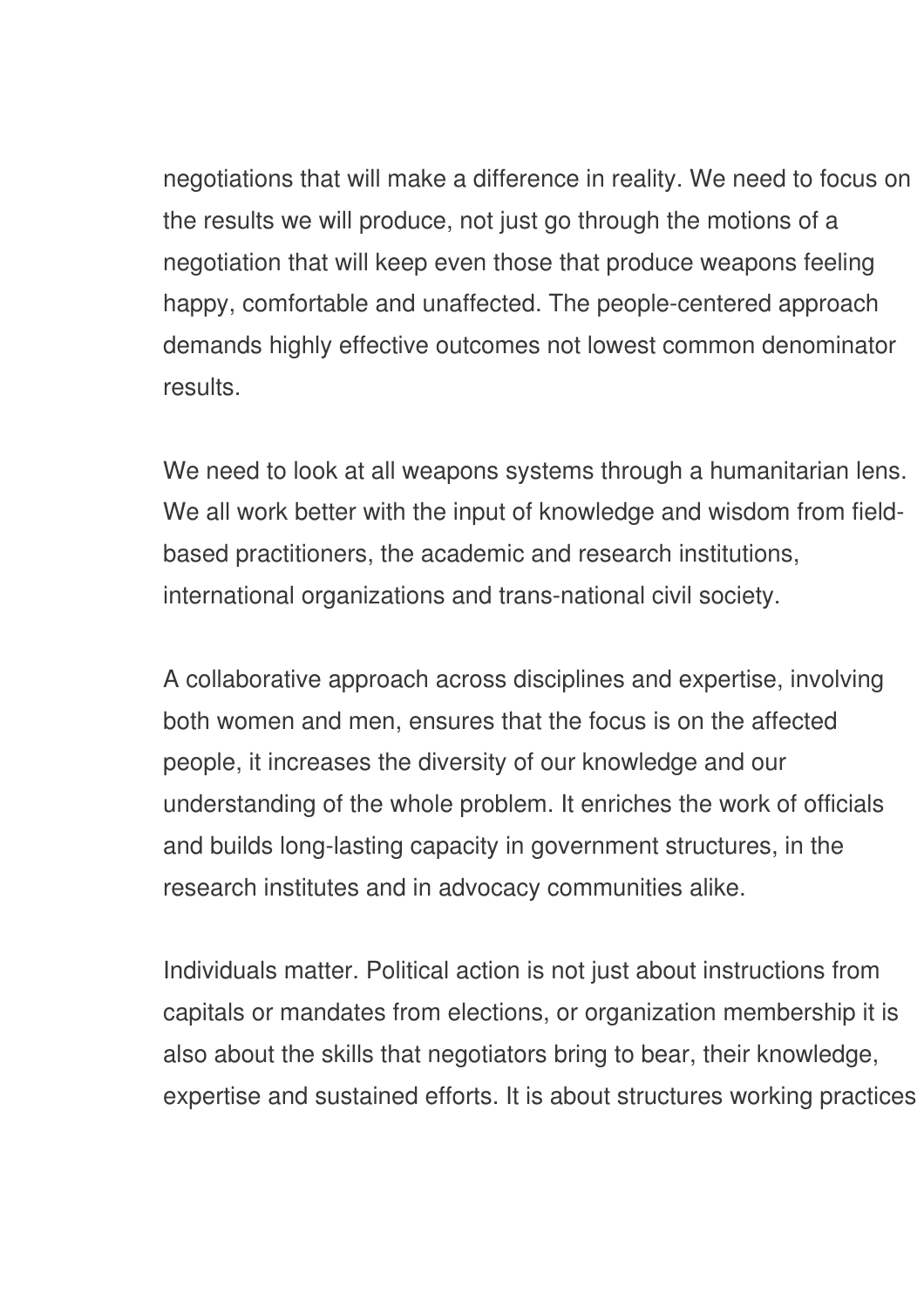and the creativity diplomats, academics and advocates alike can bring to the table.

In this room, we form what is called a community of practice  $-$  a group of people, in this case academics, who, over a period of time, share in some set of social practices geared toward some common social purpose. In the UN we have other communities of practice such as the Conference on Disarmament and the UN Disarmament Commission. Each has its own practices including rules and procedures, roles and hierarchies, like-minded-groups, cigarette breaks, power lunches and so on. An understanding of how each of these works in this community, compared with other communities in other forums is what makes this a community of practice.

In this way, UN diplomats are far more than mouthpieces of their governments. Their interactions with each other matter. If they are dynamic or lazy, it matters. If they have compassion and empathy it matters. Their personalities matter. Their commitment matters. How they deal with each other matters. How they deal with complexity matters. The technical, social, economic aspects of weapons systems are all interconnected and their understanding of this complexity, as well as their understanding of the specifics of each aspect, is crucial to success.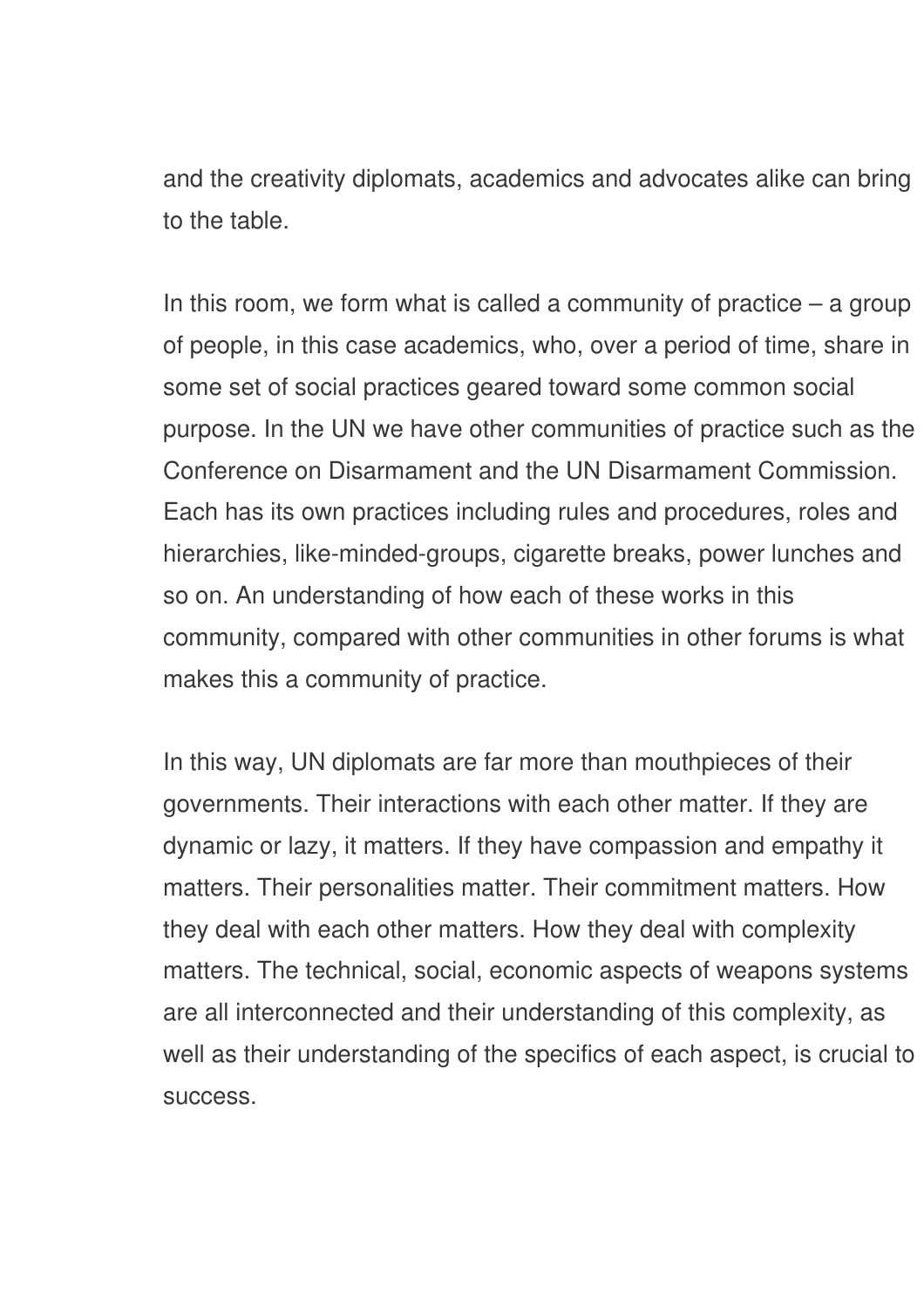We know from complexity theory and social interactive dynamics, that phase transitions, or tipping points, can occur very suddenly in such situations. For example, we can go from a year of success to year after year of complete failure. The upside is that these tipping points can move us in other directions also. We could be at one of those points now re cluster munitions as an example and nuclear disarmament as another. We need to be prepared, to be ready to take advantage of any opportunity that presents itself to us to make real progress.

A great deal of research is being carried out in the scientific and economic fields on cooperation and trust – a vital ingredient for progress on human security. UNIDIR has been learning from other disciplines such as economics, psychology, epidemiology, physics, mathematics and so on as to how we can build trust and negotiate better. I don't have the time to delve into this now but please visit the Disarmament as Humanitarian Action section of www.unidir.org or visit our blog on www.disarmamentinsight.blogspot.com for further information and stimulation.

What we have learned is that we require fluid, pragmatic approach to groups and coalitions – specifically around certain issues. We have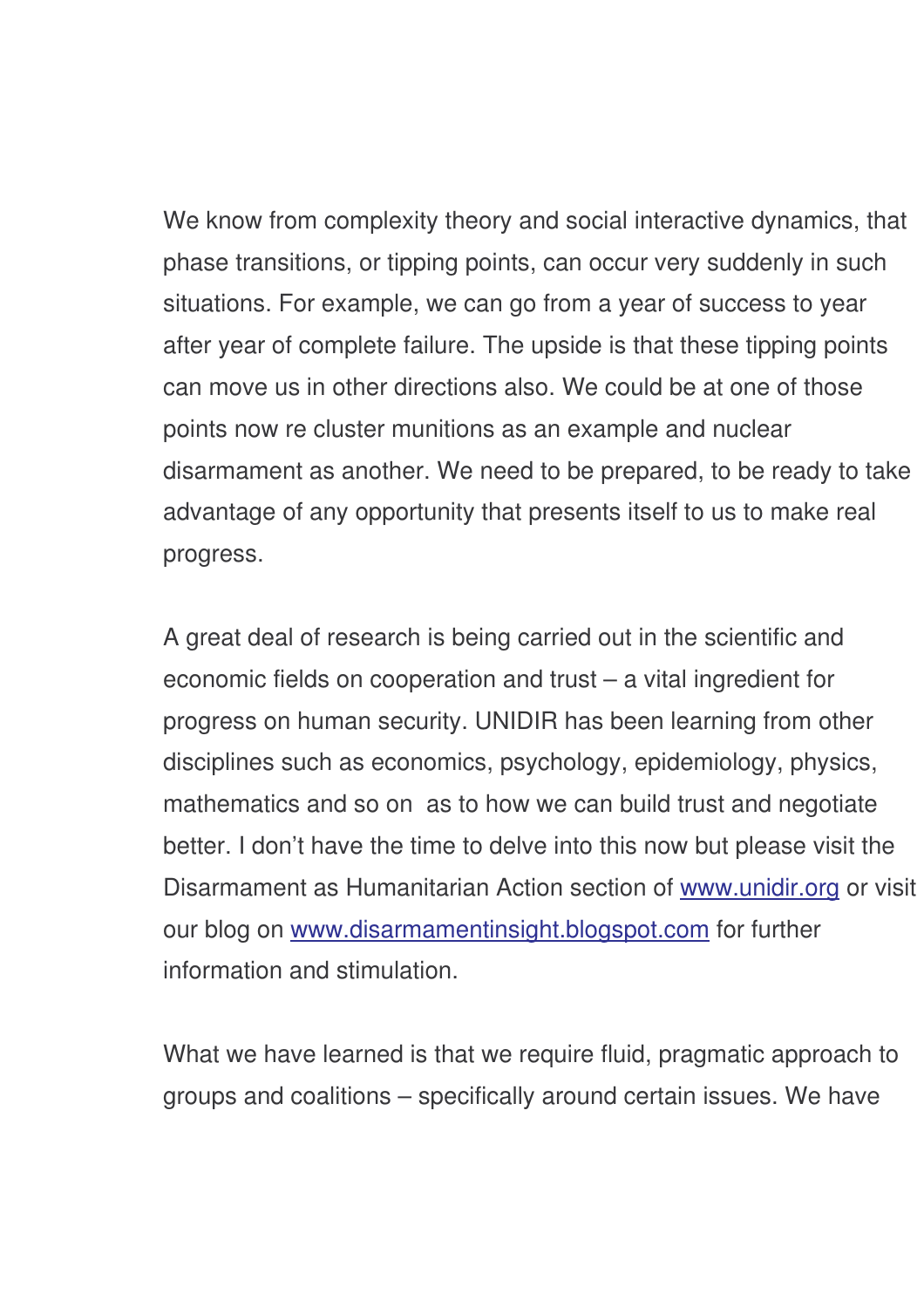seen successful attempts at this over the recent years – the most recent of which was in Dublin a few weeks ago when the CCM was negotiated. We need a comprehensive approach. An approach that is inclusive, broad in scope, wide coverage and extensive knowledge.

This means that we need cognitive diversity for success. We need a multiplicity of minds and expertise coming together to find a solution to a problem. We need the voices of the affected, the voices of those who are not normally heard, finding a resonance in the work of their representatives.

From the comprehensive approach comes the collaboration of civil society organizations, including governments, civil officials and academics, across information networks. A truly comprehensive, inclusive approach is now available to us with our interconnected, networked world and we are using technology to enhance our knowledge and effectiveness. Neither a top-down approach, nor a bottom-up approach is the way to work today. Rather an interdisciplinary collaboration of actors across political and geographic boundaries connected through a range of communication technologies is allowing us to work together as a species in new ways.